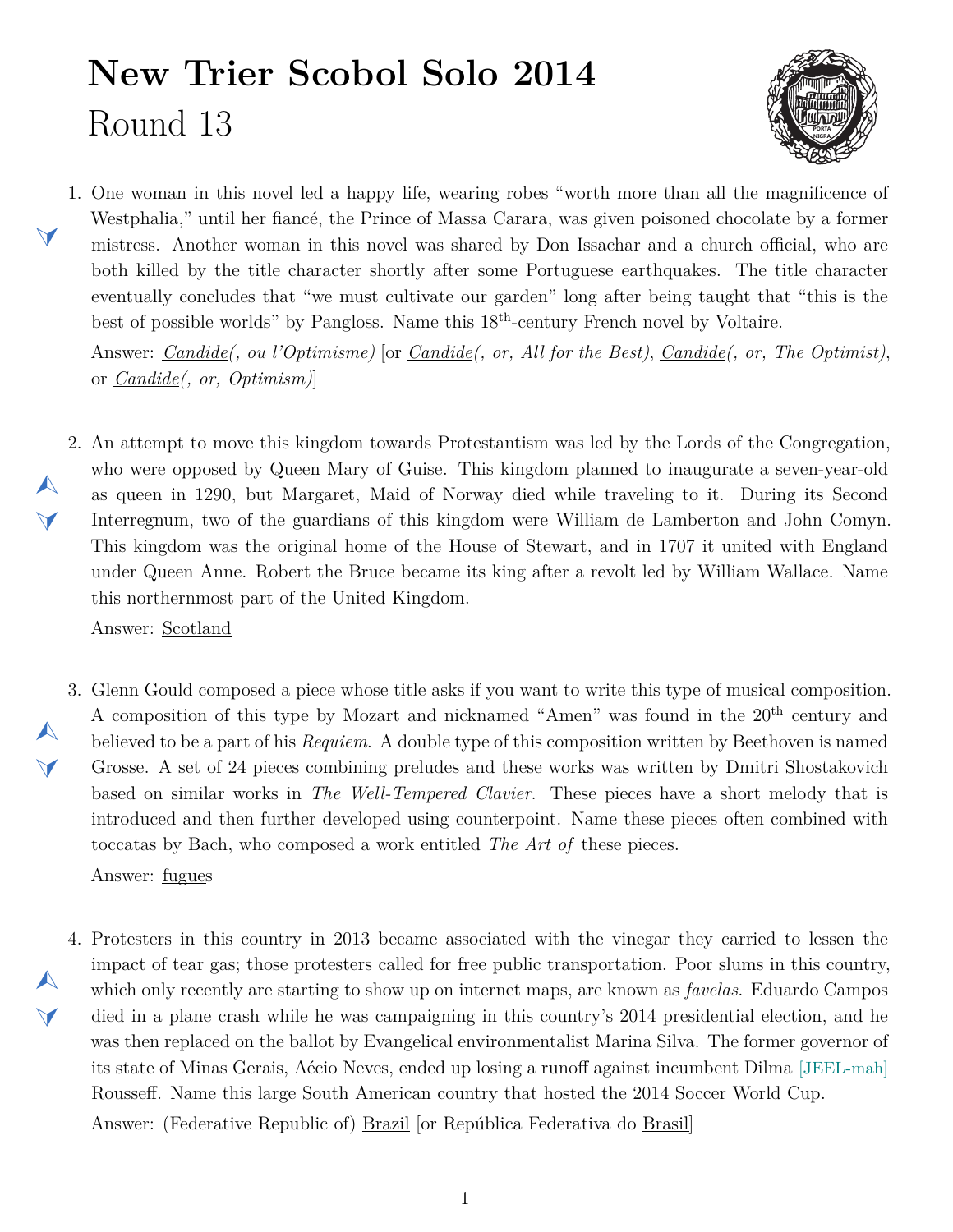<span id="page-1-0"></span>5. This character says that he cannot see his own face, "for the eye sees not itself", and he justifies his actions by referring to another character as "a serpent's egg". This person receives a forged letter telling him to "Speak, strike, redress." Before dying, this character says farewell to his servant Strato. Earlier, he gives a major speech stating "as he was ambitious, I slew him", addressing that speech to "Romans, countrymen, and lovers." This character was described as "the noblest Roman of them all" by Marc Antony after this man jumped on his own sword. Name this Shakespearean conspirator who dealt the fatal blow to Julius Caesar.

Answer: (Marcus) Brutus [or Brute; prompt on "Marcus"]

 $\blacktriangle$ 

 $\blacktriangledown$ 

 $\blacktriangle$ 

 $\vee$ 

 $\blacktriangle$ 

 $\blacktriangleleft$ 

 $\blacktriangle$ 

 $\blacktriangleleft$ 

- <span id="page-1-1"></span>6. One painting by this artist shows a Roman god wearing vine leaves while staring intently at the viewer and holding a bunch of grapes near his face. This artist of *Young Sick Bacchus* painted a man wearing a brown vest with a scallop shell on it, extending his arms towards and away from the viewer as he shares a meal with a biblical character. An open window on the top right is the single source of light in another painting by this artist, in which several men point towards a tax collector resting his head on a table. Name this artist of the *Supper at Emmaus* and *The Calling of Saint Matthew*. Answer: (Michelangelo Merisi da) Caravaggio
- <span id="page-1-2"></span>7. The speaker of this poem sees a man "dim, through the misty panes of a thick green light". Several men in this poem "cursed through sludge" while being "drunk with fatigue; deaf even to the hoots". This poem was written while its poet was residing at the Craiglockhart hospital while being treated for neurasthenia [NUR-"ass"-THEE-nee-uh]. The speaker of this poem witnesses a man with "white eyes writhing in his face". This poem begins by describing several men "bent double, like old beggars under sacks, knock-kneed, coughing like hags." This poem's title is part of a line from Horace meaning "It is sweet and fitting to die for one's country." Name this poem written during World War I by Wilfred Owen.

Answer: "Dulce et Decorum est" ["DULL"-kay et day-KOR-um est]

<span id="page-1-3"></span>8. Thermogenin [THUR-moh-JEN-in] was given the name "uncoupling protein" due to its effects on this process. This pathway contains transfers through coenzyme Q and cytochrome ["SIGH"-toh-"chrome"] c, and it ends with an enzyme containing  $F_{\rm O}$  ["F sub O"] and  $F_1$  ["F sub one"] components. This redox series begins in thylakoid membranes after water is split during the light reactions. This energy transfer process creates a proton gradient to power ATP synthase, and uses  $FADH_2$  ["F-A-D-H-two"] and NADH ["N-A-D-H"] from the Krebs cycle to provide its namesake particles. Name this portion of aerobic respiration that harnesses the flow of negative particles to generate ATP.

Answer: electron transport chain [accept oxidative phosphorylation or ETC; prompt on (aerobic) cellular respiration before "thylakoid"]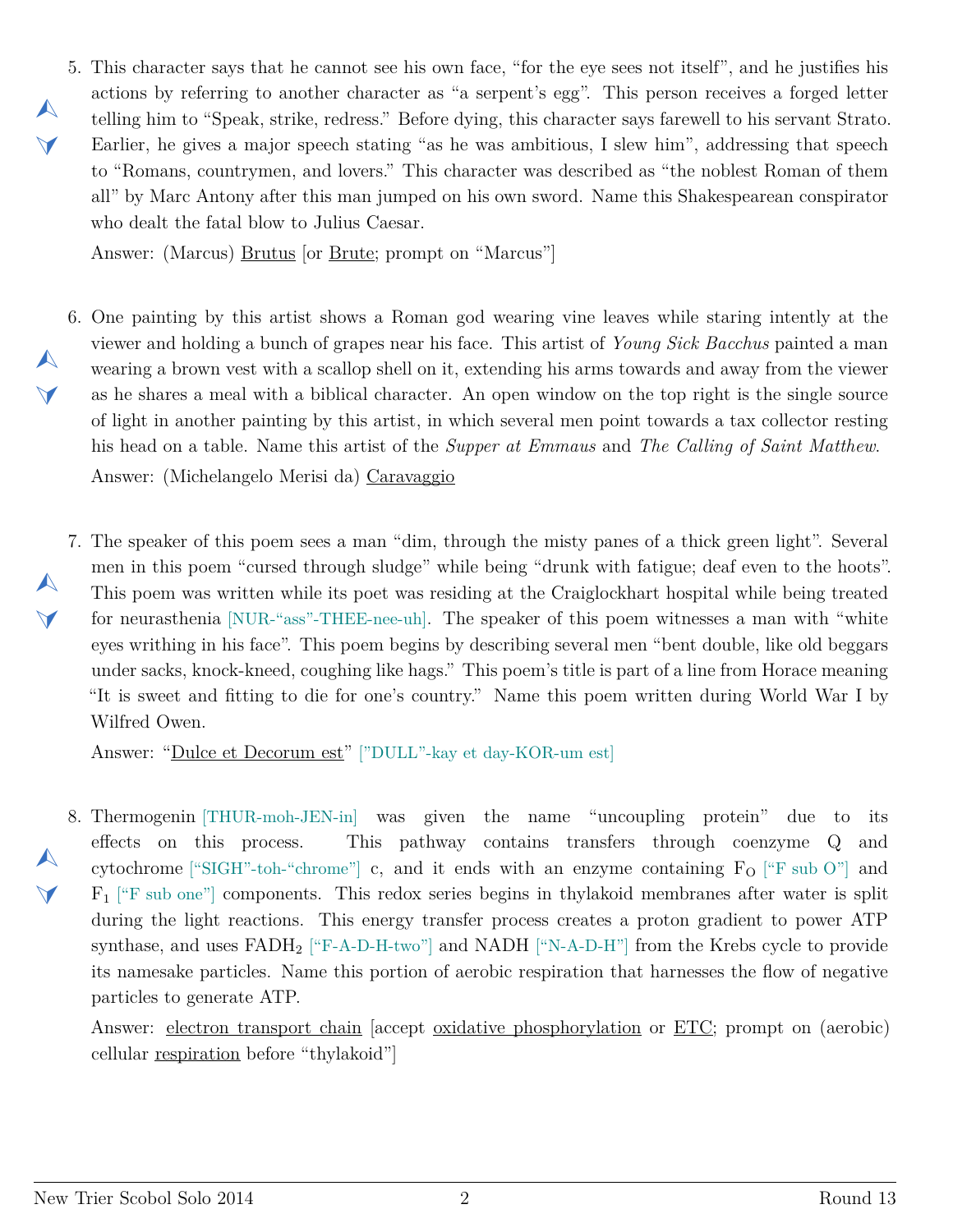<span id="page-2-0"></span>9. This writer complained about "how volubly has the whole tribe of philosophers shown their stupidity  $\blacktriangle$  $\blacktriangleleft$ and silliness." This person also wrote that true and sound wisdom comes from "the knowledge of God and of ourselves". He referred to his critics as libertines, and he was succeeded by Theodore Beza as head of the Company of Pastors. This person was asked four questions by John Knox, and he did not promise safe travels to his Spanish critic Michael Servetus. This writer of *Institutes of the Christian Religion* moved from France to Geneva. Identify this namesake of a branch of Protestantism who advocated predestination.

Answer: John Calvin

<span id="page-2-1"></span>10. Because this substance decreases vitreous volume, it is often combined with lemon juice and given  $\blacktriangle$  $\blacktriangledown$ to patients with open-angle glaucoma. When this chemical is heated, it decomposes into water and the simplest unsaturated aldehyde, which is acrolein. This molecule combines with three fatty acids to form a common lipid, and it is a sugar alcohol with three carbon atoms in each molecule. This substance is a common byproduct from the production of biodiesel and soap, and is used as a moisturizer and sweetener. Name this compound that is combined with nitric acid to form a compound that is useful as a vasodilator in treating heart conditions, and as an explosive.

Answer: glycerol [or glycerine; accept nitroglycerin after "nitric"; do not accept "glyceride"]

<span id="page-2-2"></span>11. John von Neumann [NOY-mun] developed a topology without any of these entities, which usually  $\blacktriangle$  $\blacktriangleleft$ represent an element of a space. These entities are the only primitive objects in Tarski's axiomization of geometry, which is in contrast to the use of lines, planes, and these objects as the three primitive objects in Hilbert's system. Playfair's axiom assumes the existence of a line and one of these entities. In Euclid's first postulate, two of these objects are joined to form a segment. A line called a directrix and one of these entities called a focus can be used to define conic sections. Three of these entities that are not on the same line define a plane, and any two of them define a line. Name these things that have no area or volume.

Answer: points

<span id="page-2-3"></span>12. This facility is named after the third U.S. Secretary of War. While the the HMS *Tonnant* was  $\blacktriangle$  $\blacktriangleleft$ nearby, this facility was commanded by Major George Armistead against an attack led by Alexander Cochrane after Cochrane set aside some of his troops for a cancelled raid on Hampstead Hill. The suspension of habeas corpus during the Civil War was forbidden after a case about John Merryman, who was imprisoned at this facility. In 1814, this facility was used to defend Baltimore Harbor from British ships. Name this fort whose flag inspired Francis Scott Key to write the lyrics to "The Star Spangled Banner".

Answer: Fort McHenry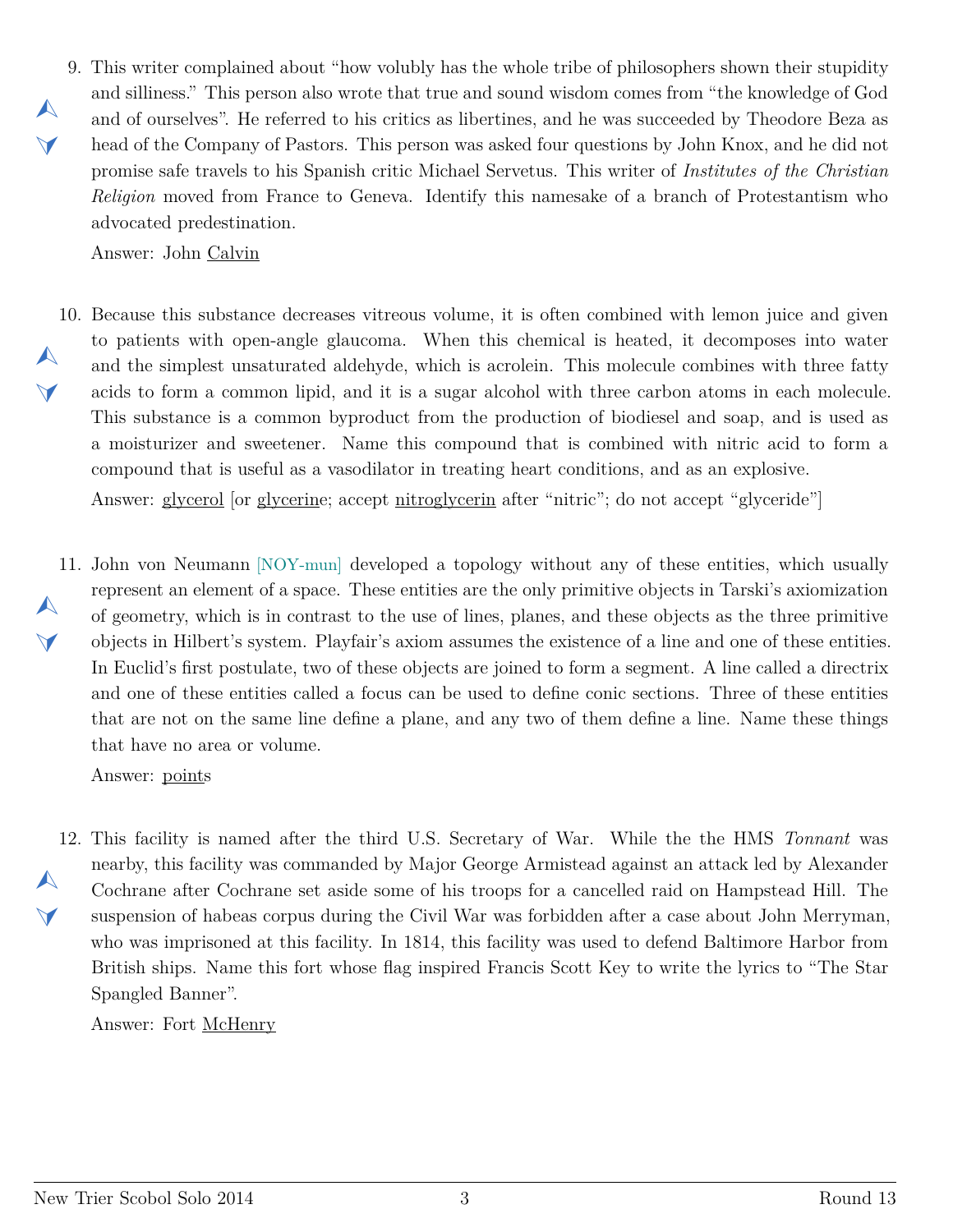<span id="page-3-0"></span>13. The wavefunctions of these particles exhibit symmetry under interchange. The probability that these  $\blacktriangle$  $\blacktriangleleft$ particles will have a given energy is one over the quantity of an exponential function minus one. The statistics that governs these particles are named for Einstein and the particles' namesake. Because they do not follow the Pauli exclusion principle, these particles can share the same energy level, forming a "condensate". Examples of these particles include the force carriers, which are the gauge types, and the Higgs particle. Name these particles that have integer number spin numbers, in contrast with fermions.

Answer: bosons

<span id="page-3-1"></span>14. A major hydroelectricity source along this river is the Kainji Dam. A now dried up river that used to  $\blacktriangle$  $\blacktriangleleft$ feed this river is the Azawad, and the region that the Azawad ran through now houses an independence movement. At the city of Lokoja, this river is fed by the Benué [ben-way] River. Ethnic groups who live along this river include the Zarma, who, like many people living along this river, speak a Songhai language. The plateau of Yorubaland bounds this river's delta on the west. This river begins near the border of Guinea and Sierra Leone, and a wide part of this river is at Macina in Mali. Name this river that flows to the Gulf of Guinea via a namesake country whose capital is Niamey.

Answer: Niger River

<span id="page-3-2"></span>15. When this group was unsuccessful, their leader told them to "Sing 'America' and go back to your  $\blacktriangle$  $\blacktriangledown$ billets." The Baltimore & Ohio railroad refused to transport this group, making it difficult for them to leave East St. Louis after they started in Portland, Oregon. This group wanted cash in exchange for their certificates, but they were told that they would have to wait another 13 years. Attorney General William Mitchell ordered the removal of these people. Walter Waters led this group, which was broken up by George Patton and Douglas MacArthur. Name this group of veterans who protested in Washington, D.C. in 1932 in an effort to get more money.

Answer: Bonus Army [or Bonus Expeditionary Force or BEF]

<span id="page-3-3"></span>16. One novel by this author is told by Dieter, a demon who takes on the identity of an SS officer. Near  $\blacktriangle$  $\blacktriangledown$ the beginning of one of this author's novels, there is a game of seven-card stud, involving a Southerner named Wilson and a Boston Irishman named Gallagher, that is played for Australian pounds. In that book, Major Dalleson takes over a battle on the island of Anopopei. This author of *The Castle in the Forest* also wrote about the 1967 March on the Pentagon and the return of the death penalty to America in 1977. Name this author of *Armies of the Night*, *The Executioner's Song*, and *The Naked and the Dead*.

Answer: Norman (Kingsley) Mailer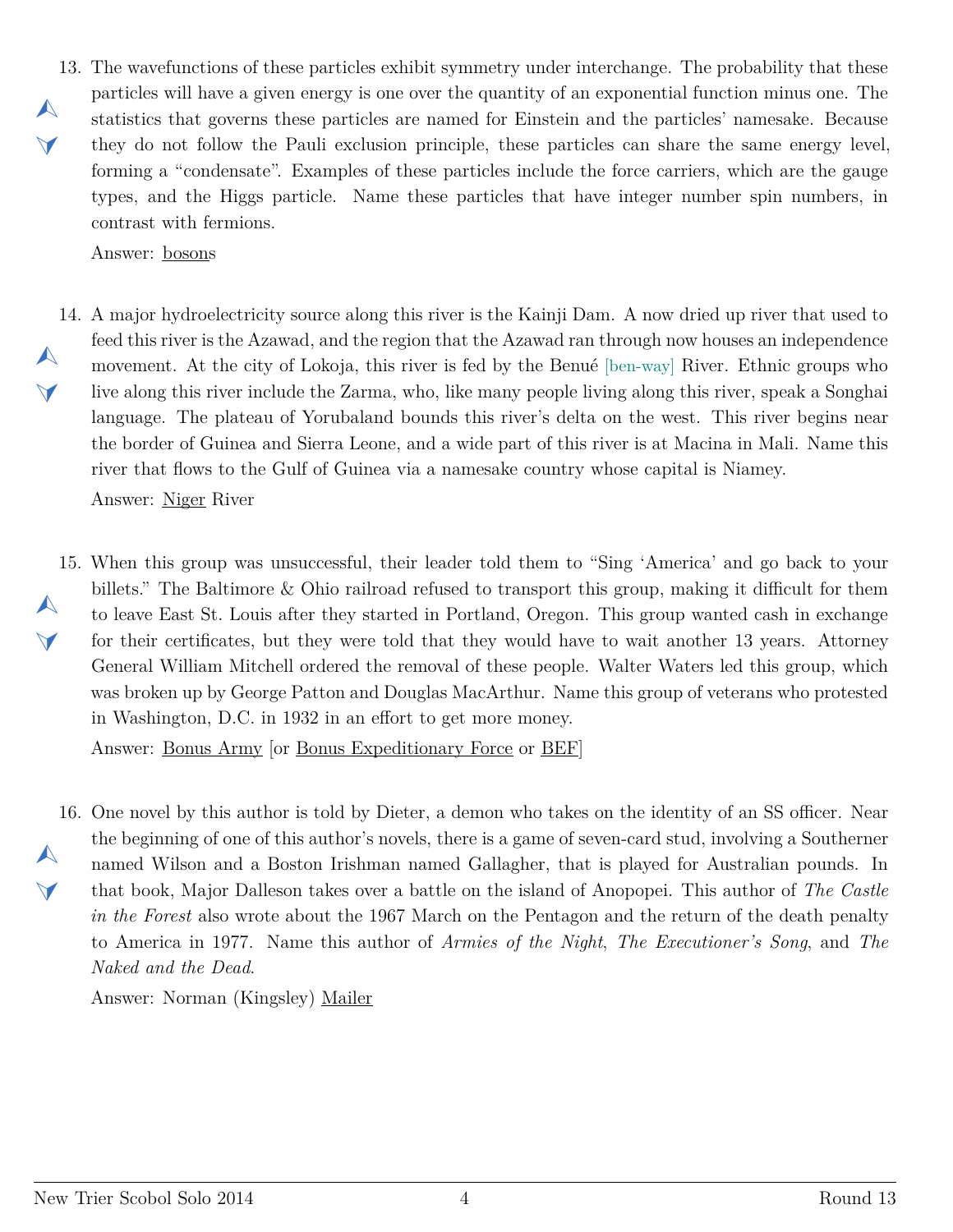<span id="page-4-0"></span>17. This ruler defeated Rim-Sin I to gain control of Larsa. That victory was later credited to the god  $\blacktriangle$  $\blacktriangleleft$ Enlil, though this leader decreased the importance of Enlil by moving the religious center of his empire away from Nippur. This son of Sin-Muballit was part of the Amorite Dynasty. The city of Sippar is believed to be the original home of the seven-foot-tall stele depicting this king with the sun god Shamash and containing Akkadian text. That stele includes the words "If a man destroy the eye of another man, they shall destroy his eye." Name this leader of the Babylonian Empire famous for his early code of laws.

Answer: Hammurabi

<span id="page-4-1"></span>18. One Tanabe [tah-nah-bay]-Sugano diagram exists for each arrangement of these entities, although  $\blacktriangle$  $\blacktriangleleft$ three of the cases are trivial. These entities always contain two planar nodes. These entities split into different energy levels when they interact with ligands [LY-gaandz] in coordination complexes. These entities are required to form a quadruple bond as two of them overlap to form a delta bond. These five entities do not exist when the principle quantum number is below three. They are labeled *xy*, *yz*, *xz*,  $x^2 - y^2$  ["*x* squared minus *y* squared"], and  $z^2$ . They have an angular momentum quantum number between those of *p* and *f* orbitals. Name these orbitals that are typically partially unfilled in transition metal elements.

Answer: d orbitals [prompt on orbitals before "*p* and *f*"]

<span id="page-4-2"></span>19. This person wrote that master morality consists of saying "yes" to oneself, while slave morality consists  $\blacktriangle$  $\blacktriangledown$ of saying "no" to everything that is non-self. After referring to his readers as "hyperboreans", this writer said "Christianity has taken the side of everything weak" in his book *The Antichrist*. A dialogue between The Wanderer and The Shadow ends this person's *Human, All Too Human*, a book which foreshadowed his *On the Genealogy of Morals*. This person represented the goal of humanity as the Übermensch, which tied into his saying that "God is dead." Name this philosopher who wrote *Thus Spoke Zarathustra*.

Answer: Friedrich (Wilhelm) Nietzsche [NEET-shuh]

<span id="page-4-3"></span>20. A design museum that opened in 2007 in this city has two triangular, hand-sanded steel roofs and is  $\blacktriangle$  $\vee$ called the 21 21 Design Sight. Eight hyperbolic paraboloids in the shape of a cross form the exterior of this city's St. Mary's Cathedral. A suspension bridge that lights up at night in this city is called the Rainbow Bridge, and an exhibition center here that looks like inverted pyramids is called Big Sight. A very tall tower in this city is called the Skytree, and this city contains an orange structure very similar to the Eiffel Tower. Frank Lloyd Wright worked on its Imperial Hotel. Name this city, formerly known as Edo, that is the capital of Japan.

Answer: Tokyo, Japan